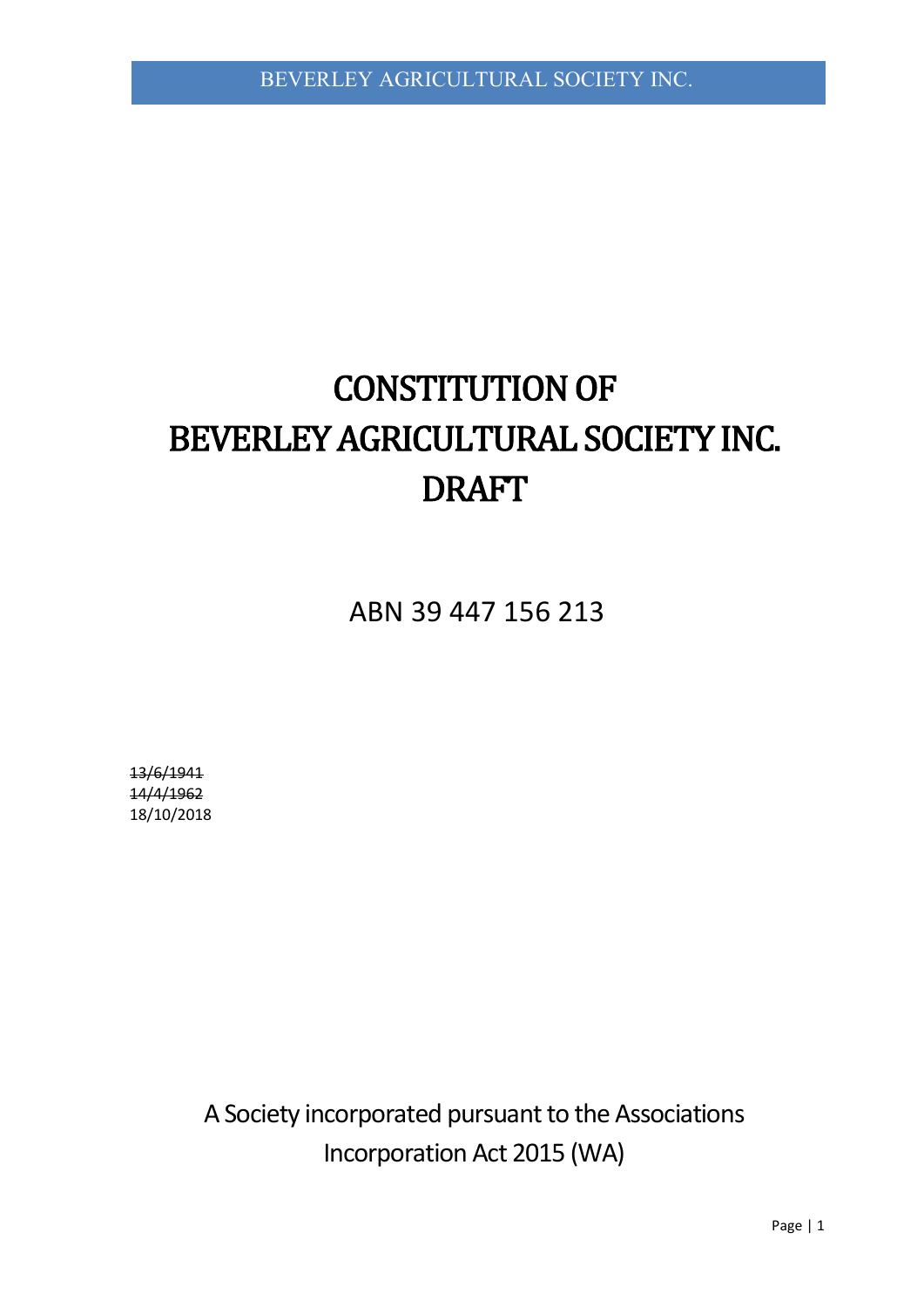# **CONTENTS**

| <b>RULE</b>  | <b>SUBJECT</b>                                                        | <b>PAGE</b> |
|--------------|-----------------------------------------------------------------------|-------------|
| 1            | <b>Name</b>                                                           | 3           |
| $\mathbf{2}$ | <b>Definitions</b>                                                    | 3           |
| з            | <b>Objects of Society</b>                                             | 3           |
| 4            | Number, Qualifications, and Liability of Members.                     | 3           |
| 5            | <b>Becoming a Member</b>                                              | 4           |
| 6            | <b>Members' Register</b>                                              | 4           |
| 7            | <b>Termination of membership</b>                                      | 5           |
| 8            | <b>General Meetings</b>                                               | 7           |
| 9            | <b>Annual General Meetings and Special General Meetings - Voting</b>  | 8           |
| 10           | <b>Committee of Management</b>                                        | 8           |
| 11           | <b>Officeholders</b>                                                  | 9           |
| 12           | <b>Committee and Meetings</b>                                         | 10          |
| 13           | <b>Finances</b>                                                       | 11          |
| 14           | <b>Minutes</b>                                                        | 12          |
| 15           | <b>Proxies</b>                                                        | 12          |
| 16           | <b>Disputes and Mediation</b>                                         | 12          |
| 17           | <b>Constitution</b>                                                   | 13          |
| 18           | <b>Common Seal of Society</b>                                         | 13          |
| 19           | Distribution of surplus property on winding up of Society             | 13          |
|              | <b>Appendices:</b>                                                    |             |
|              | Schedule 1 - Membership Application Form                              |             |
|              | Schedule 2 - Proxy Voting Form                                        |             |
|              | Schedule 3 - Appointment of Organisational Member Representative Form |             |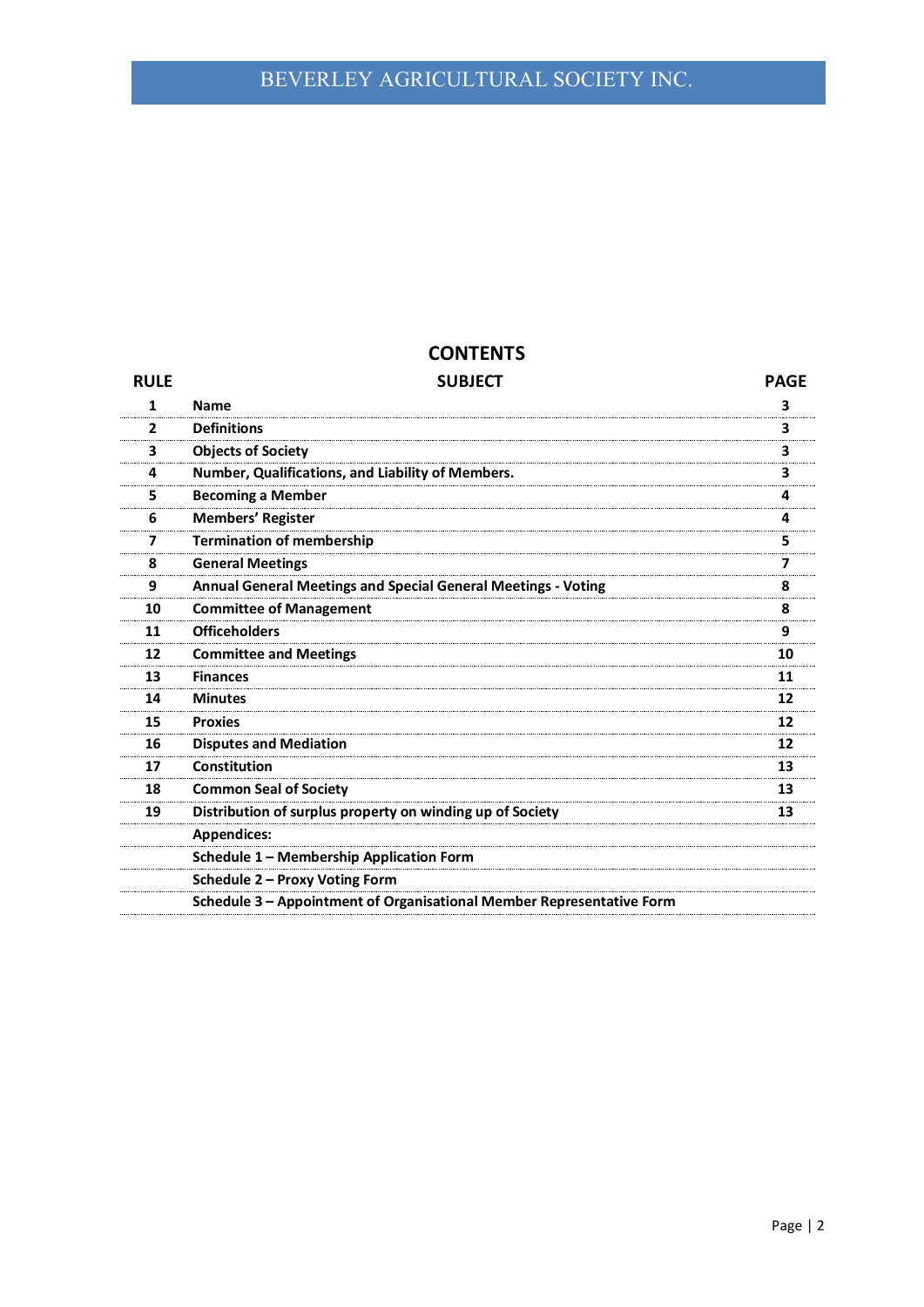# **1. NAME.**

The name of the Society is Beverley Agricultural Society Inc. **("the Society")**.

# **2. DEFINITIONS.**

In this Constitution, unless the contrary intention appears, words and phrases have the following meaning:

- **(a) "the Act"** means the *Associations Incorporation Act 2015* (WA).
- **(b) "Auditor"** means a suitably qualified person who may be appointed at the AGM to audit the Accounts of the Society. The person should preferably be a member of the Institute of Chartered Accountants of Australia or a member of CPA Australia or a member of the National Institute of Accountants of Australia.
- **(c) "Financial year"** means a twelve-month period commencing on 1st October and ending on 30th September in the calendar year following.
- **(d) "Ordinary resolution"** means a resolution at a meeting that is not a special resolution and is passed by the votes of more than 50% of all persons present who are entitled to cast a vote at that meeting.
- **(e) "poll"** means voting conducted in written form (as opposed to a show of hands).
- **(f) "Quorum"** means the minimum number of persons required to be present in order to conduct a meeting. Being:
	- (i) For all meetings of members, the number shall be 8.
	- (ii) For all meetings of the Committee, the number shall be 5.
- **(g) "Technology attendance"** in respect to meetings means the use of video conferencing or similar.

#### **3. OBJECTS OF THE SOCIETY.**

- **3.1** The objects of the Society are:
	- To affiliate with the Royal Agricultural Society of Western Australia **(RAS)**;
	- To promote and encourage agriculture and animal husbandry generally;
	- To facilitate and encourage the promotion and betterment of the district generally;
	- To conduct and subsidise shows, exhibitions, and competitions;
	- To award prizes of any description;
	- To foster the interests of the members; and,
	- To subscribe to any charity and to give donations for any public purpose.

# **3.2 Property and income**

The property and income of the Society shall be applied solely to promoting its objects and purposes and no part of that property or income may be paid or otherwise distributed, directly or indirectly, to any member, except in good faith in promoting such object and purposes.

# **3.3 Permitted payments**

Provided it is done in good faith, clause 3.2 does not prevent the Society from:

- **a)** Paying a member for goods or services they have provided, or expenses they have properly incurred at fair and reasonable rates, or
- **b)** Making payment to a member in carrying out the Society's objects purposes.

#### **4. NUMBER, QUALIFICATIONS, AND LIABILITY OF MEMBERS.**

**4.1 Number.**

The Society shall have a minimum of twenty-five (25) members with full voting rights.

# **4.2 Qualification for Ordinary Member**

- Membership of the Society is open to any person who:
	- **a)** Has attained the age of 16 years or older.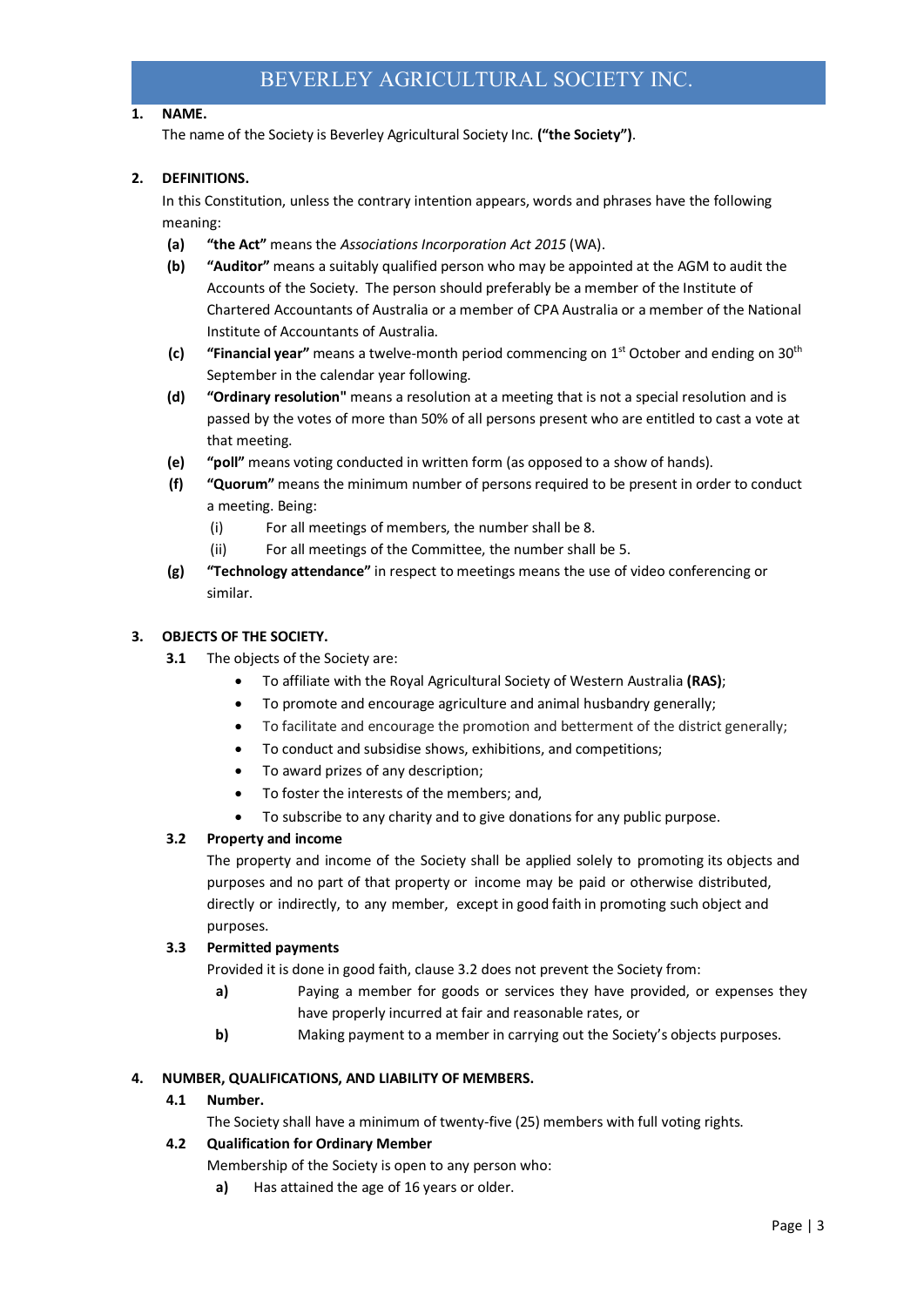- **b)** Is in agreement with and supports the objects of the Society.
- **c)** Has satisfied the procedure for membership of the Society.

# **4.3 Honorary Life Member**

The Society may by Special Resolution, at a general meeting of members, elect as an Honorary Life Member any person who has rendered valuable service in furthering the objects of the Society. Honorary Life Members shall be exempt from the payment of fees and contributions and shall have all rights and privileges of ordinary members.

# **4.4 Affiliated Member**

A body corporate or other organisation approved by the Society may become a member on payment of Ordinary Membership fees and as described in clause 5.3.

# **4.5 Liability.**

- **a)** Members are to pay any membership fees set by the Society.
- **b)** Members are not liable to pay, by reason of the person's membership, any other debts incurred by or on behalf of the Society, including the costs of winding up of the Society.

# **5. BECOMING A MEMBER.**

# **5.1 Application.**

- A person who wishes to become a member (**applicant**) shall:
- **a)** apply for membership to the Committee in writing by use of the form at Schedule 1 or in such form as the Committee from time to time directs; and
- **b)** pay such fees as due and payable upon application.

# **5.2 Consideration of application.**

- **a)** The Committee members must consider each application made under 5.1 at a Committee meeting and must at the Committee meeting or the next Committee meeting accept or reject that application.
- **b)** An applicant whose application for membership of the Society is rejected under 5.2 a) must, if he or she wishes to appeal against that decision, give notice to the Secretary of his or her intention to do so within a period of 14 days from the date he or she is advised of the rejection.
- **c)** When notice is given under 5.2 b), the Society in a general meeting no later than the next AGM, must either confirm or set aside the decision of the Committee to reject the application, after having afforded the applicant who gave that notice a reasonable opportunity to be heard by, or to make representations in writing to, the Society in the general meeting.

# **5.3 Subscriptions of members of Society.**

- **a)** The members may from time to time at a general meeting determine the amount of the subscription to be paid by each member.
- **b)** Each member must pay to the Treasurer, annually on or before 31<sup>st</sup> July or such other date as the Committee from time to time determines, the amount of the subscription determined under sub-rule a).
- **c)** Subject to sub-rule d), a member whose subscription is not paid within 3 months after the relevant date fixed by or under sub-rule b) ceases on the expiry of that period to be a member, unless the Committee decides otherwise.
- **d)** A person exercises all the rights and obligations of a member for the purposes of these rules if his or her subscription is paid on or before the relevant date fixed by or under sub-rule b) or within 3 months thereafter, or such other time as the Committee allows.

# **6. MEMBERS' REGISTER**

# **6.1 Contents.**

- **a)** The Society shall maintain and keep updated a members' register which shall contain:
	- (i) The full name of each member;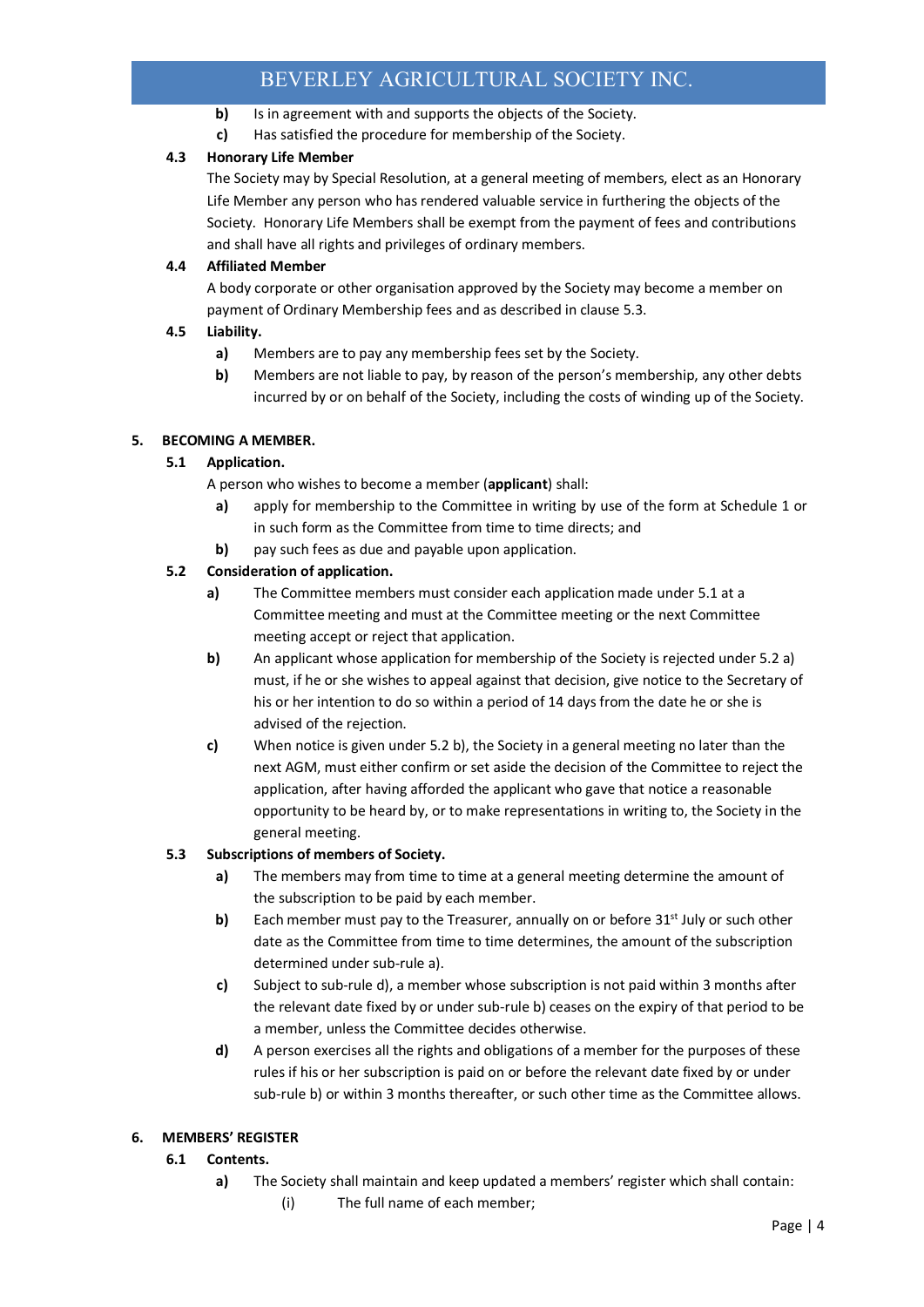- (ii) The contact postal, residential and/or email address of each member.
- **b)** Within twenty-eight (28) days after a change in membership the Membership Secretary shall ensure that a membership change is recorded in the members' register.
- **c)** The Membership Secretary shall ensure that the members' register is kept and maintained at such place as the Committee decides.
- **d)** The Membership Secretary must cause the name of a person who ceases to be a member pursuant to clause 7 to be removed from the register as soon as the Membership Secretary becomes aware.

# **6.2 Inspection and copying of members' register.**

- **a)** A member shall be entitled to inspect the members' register free of charge, at such time and place as is mutually convenient to the Society and the member.
- **b)** A member shall contact the Secretary to request to inspect the members' register.
- **c)** A member may make a copy of details from the members' register but has no right to remove the members' register.
- **d)** A member may make a request in writing to the Secretary for a copy of the members' register for which the Society may charge a reasonable fee, which is to be determined by the Committee from time to time.
- **e)** The Committee may require a member who requests a copy of the members' register under clause 6.2(d) to provide a statutory declaration to the Secretary setting out the purpose of the request and declaring that the purpose is connected with the Society's affairs.

# **7. TERMINATION OF MEMBERSHIP.**

# **7.1 Circumstances when membership terminates.**

- **a)** A member's membership terminates if the member:
	- (i) Ceases to be a member pursuant to clause 5.3 c);
	- (ii) Resigns pursuant to clause 7.2;
	- (iii) Is expelled pursuant to clause 7.3; or
	- (iv) Dies.
- **b)** The Society shall keep record of:
	- (i) The date on which the membership terminated pursuant to clause 7.1(a); and,
	- (ii) The reason for the termination and shall retain this information for a period of not less than 12 months.

# **7.2 Resignation of member.**

- **a)** A member who has paid all membership fees may resign as a member by giving written notice of their resignation to the Membership Secretary.
- **b)** The member's resignation is effective as at:
	- (i) The time stated in the notice of resignation; or,
	- (ii) If no time is stated in the notice, then the time of the receipt by the Membership Secretary of the written notice.
- **c)** Despite their resignation, any member who resigns from the Society remains liable to pay any outstanding membership fees to the Society.
- **d)** The outstanding fees referred to in clause 7.2(c) may be recovered as a debt due by the member to the Society.

# **7.3 Suspension or expulsion of member.**

- **a)** The Society may, by Committee resolution, suspend or expel a member from membership if:
	- (i) The member refuses or neglects to comply with the constitution of the Society; or,
	- (ii) The member's behaviour is detrimental or contrary to the interests of the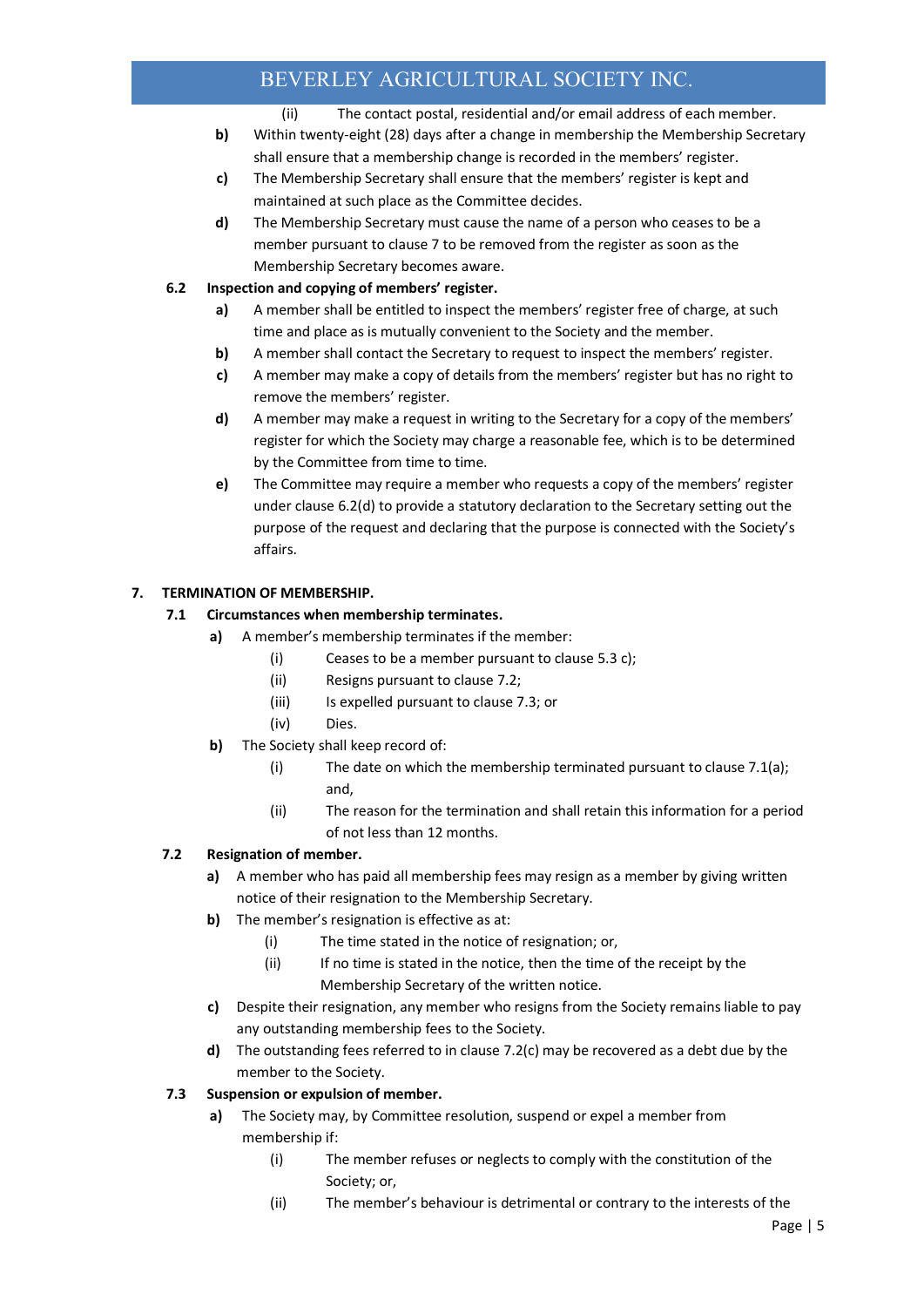#### Society.

- **b)** The Secretary shall, not less than twenty-eight (28) days before the Committee meeting at which the suspension or expulsion resolution is to be considered, give written notice to the member:
	- (i) Of the proposed suspension or expulsion and the grounds on which it is based;
	- (ii) Of the date, place and time of the Committee meeting at which the suspension or expulsion resolution is to be considered;
	- (iii) That the member, or the member's representative, may attend the Committee meeting at which the suspension or expulsion resolution is to be considered; and,
	- (iv) That the member, or the member's representative, may address the Committee at the Committee meeting at which the suspension or expulsion resolution is to be considered and shall be given a full and fair opportunity to state the member's case orally, in writing, or both.
- **c)** At the Committee meeting at which the suspension or expulsion resolution is to be considered the Committee shall:
	- (i) Give the member, or the member's representative, a full and fair opportunity to state the member's case orally;
	- (ii) Give due consideration to any written statement submitted by the member; and,
	- (iii) Determine whether or not the member should be either expelled or suspended and determine the period of suspension.
- **d)** Once the Committee has decided to suspend or expel a member, the member is immediately suspended or expelled.
- **e)** Within seven (7) days of the Committee meeting at which the suspension or expulsion resolution is considered, the Membership Secretary shall ensure that the member is informed in writing of the Committee's decision and the reasons for the decision.
- **f)** If a member is suspended under clause 7.3 the Membership Secretary shall record in the members' register within twenty-eight (28) days of the date of suspension:
	- (i) The suspended member's name;
	- (ii) The date on which the suspension takes effect; and,
	- (iii) The length of the suspension.
- **g)** A suspended member cannot exercise any rights or privileges of a member, including voting rights, during the period of suspension.
- **h)** Upon the expiry of the suspension period, the Membership Secretary shall record in the members' register, within twenty-eight (28) days of that expiration date, that the member is no longer suspended.

# **7.4 Member's right of appeal against suspension or expulsion.**

Within fourteen (14) days of receiving notice of the Committee's decision under clause 7.3(c), an expelled or suspended member may appeal the Committee's suspension or expulsion decision by giving written notice of the expelled or suspended member's intention to seek:

- (i) An appeal of the Committee's suspension or expulsion decision; and,
- (ii) The appointment of a mediator under clause 16.

# **7.5 Reinstatement of member.**

If the Committee's decision to suspend or expel a member is revoked, any act performed by the Committee or members in general meeting during the period that the member was suspended or expelled from membership under clause 7.3, is deemed to be valid, notwithstanding the member's inability to exercise their rights or privileges of a member, including the right to vote, during that suspension period.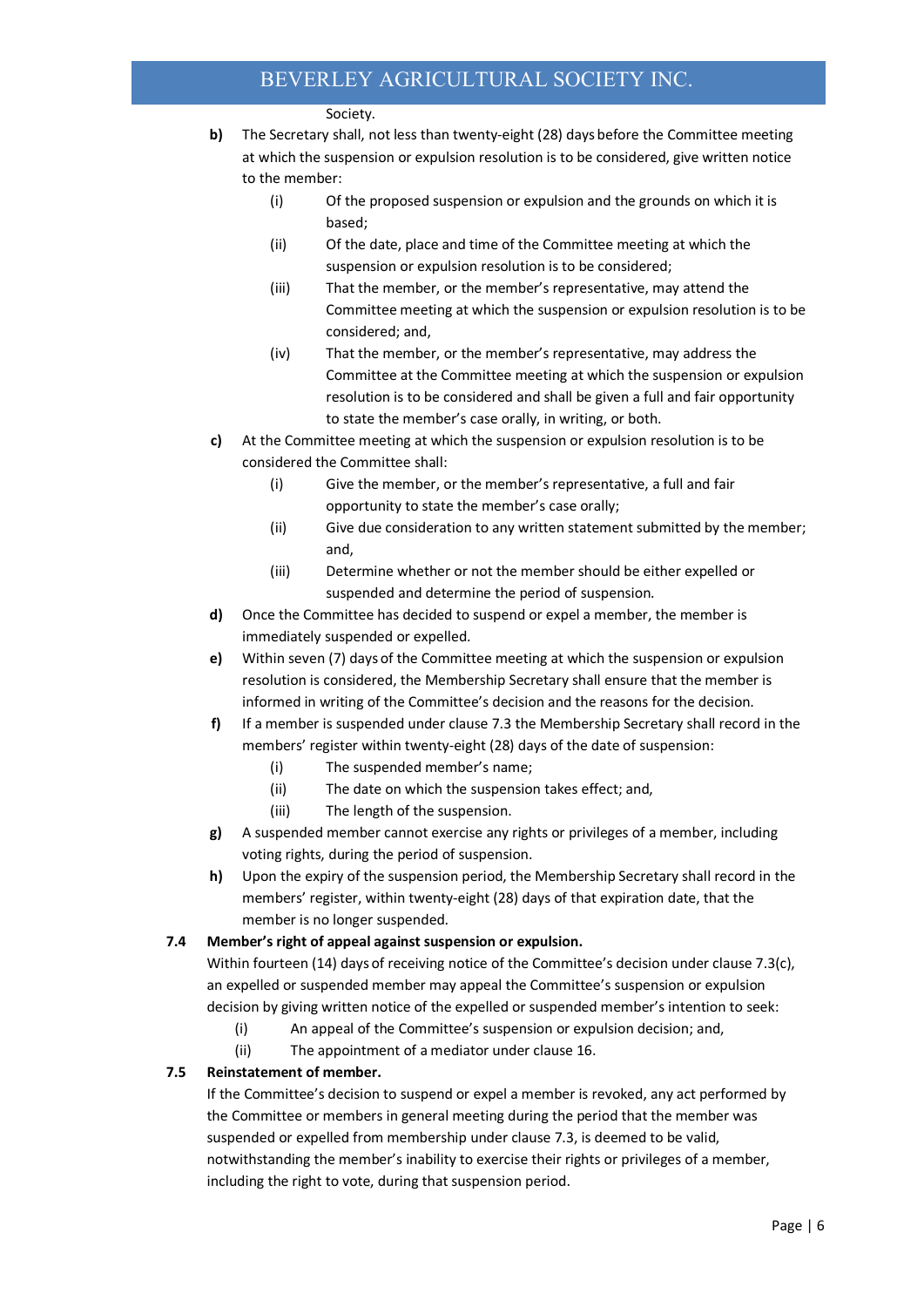# **8 GENERAL MEETINGS.**

# **8.1 Annual General Meeting.**

- **a)** The AGM must be held prior to 30<sup>th</sup> November each year and the date is to be set by the Committee.
- **b)** The business of the AGM is to:
	- (i) To receive the minutes of the previous AGM;
	- (ii) To receive and adopt the Accounts of the Society;
	- (iii) To receive the Auditor or Reviewer's report where there is one;
	- (iv) To elect members to the Committee as required; and,
	- (v) To conduct such other business as appropriate for an AGM.
- **c)** The Committee shall ensure that the notice to hold the AGM must be given to all members either at their postal address or by email, at least 21 days prior to the holding of the AGM.

# **8.2 Special General Meeting.**

- **a)** A special general meeting of all members may be called at any time during the year.
- **b)** An SGM may be called by either, the Committee or at least 20% of members on the members' register and:
	- (i) Have a specific purpose or purposes;
	- (ii) Be called where a Special Resolution is required; or,
	- (iii) Where a matter cannot await the AGM.
- **c)** Where at least 20% of members give notice to call for an SGM, it must be signed by all of them and delivered to the Secretary in the first instance or President in the absence of the Secretary.
- **d)** The Committee shall ensure that a notice to hold the SGM must be given to all members either at their postal address or by email, at least 21 days prior to the holding of the SGM.

# **8.3 Notice for AGM or SGM ("the meeting")**

- The notice for the meeting shall include:
- **a)** The place, date, and time of the meeting.
- **b)** The order of business.
- **c)** Detail and explanation of all resolutions noting the voting requirement of special resolutions if there are any.
- **d)** Where the meeting is to be held to include technology attendance, the manner by which members may register to be included by technology attendance.

# **8.4 Conduct of the meeting.**

- **a)** The President, or in the President's absence, the Vice President shall normally occupy the Chair of each meeting.
- **b)** The members at the meeting may elect a member other than the President or Vice President to be the Meeting Chair for that meeting if the President or Vice President is:
	- (i) Not present within 30 minutes after the starting time set for the meeting;
	- (ii) Present but does not want to act as Meeting Chair of the meeting.
- **c)** The meeting cannot conduct business unless the quorum as defined in 2 (f)(i) is present.
- **d)** At a meeting at which the quorum is present, the Meeting Chair may adjourn the meeting with the consent of a majority (more than 50%) of the members present.
- **e)** No business shall be conducted at a rescheduled meeting other than the unfinished business from the adjourned meeting.
- **f)** When a meeting is adjourned for fourteen (14) days or more, the Secretary shall ensure that notice of the adjourned meeting is given to the members in accordance with Clauses 8.1(c) or 8.2(d) as if that meeting was a new meeting.
- **g)** If, within half an hour of the time appointed for the meeting the quorum specified in Clause 2(f) is not present, the meeting is to stand adjourned to the same time, day and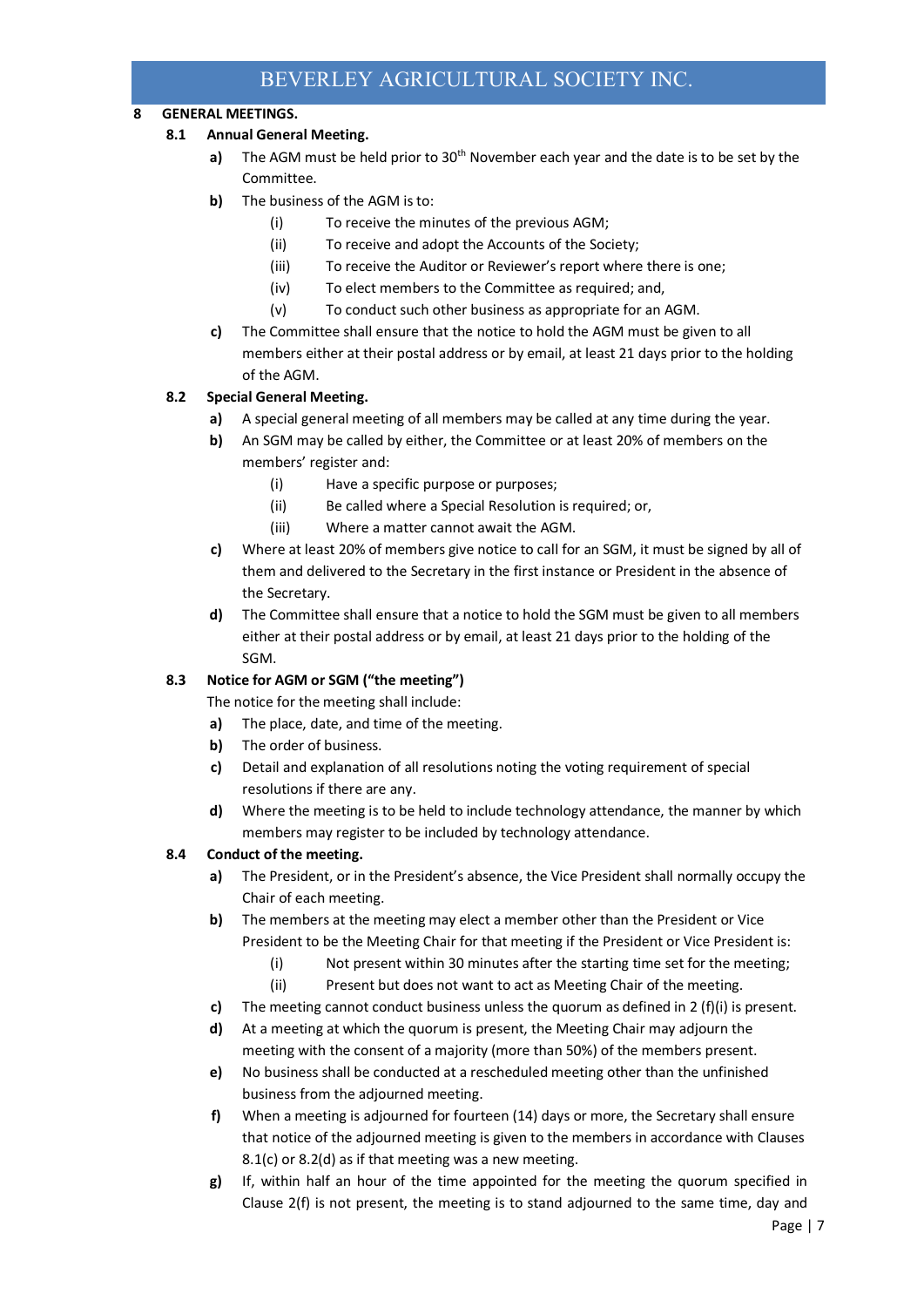place in the following week.

- **h)** The Secretary shall ensure that minutes of the resolutions and proceedings of all meetings are recorded and maintained together with a record of the names of persons present at each meeting.
- **i)** The Auditor or Reviewer is entitled to attend any meeting and to be heard by the members on any part of the business of the meeting that concerns the Auditor or Reviewer in their capacity.
- **j)** The Society shall give the Auditor or Reviewer any communications relating to the meeting that a member is entitled to receive.

# **9 AGM & SGM ("the meeting") – VOTING.**

# **9.1 Votes per member at the meeting.**

**a)** Each member present or by proxy has one deliberative vote at a meeting.

#### **9.2 Entitlement to vote at a meeting.**

- **a)** A member or their proxy is not entitled to vote at any meeting unless all monies due and payable to the Society by the member or their proxy have been paid.
- **b)** A member is only entitled to vote at a meeting if the member's name is recorded in the members' register as at the date the notice of the meeting was sent out.

#### **9.3 Affiliated members and organisational representatives – voting at the meeting**

- **a)** An Affiliated member shall appoint a natural person to represent the organisation at any meetings ("organisational representative").
- **b)** An organisational representative shall be appointed in writing using the form set out at schedule 3 (Appointment of Organisational Member Representative Form).
- **c)** A copy of the Appointment of Affiliated Member Representative Form shall be forwarded by the organisational member to the Secretary.
- **d)** An organisational representative has authority to represent the Affiliated member:
	- (i) If appointed for a particular meeting, until the conclusion of that meeting; or,
	- (ii) Otherwise, until the appointment of the organisational representative is revoked by the organisational member and notice of this revocation is given by the organisational member to the Secretary.

# **9.4 Voting procedure at the meeting**

- **a)** Voting at the meeting shall be conducted and decided by:
	- (i) A show of hands; or,
	- (ii) A poll.
- **b)** A decision on what manner of voting shall be used shall be that of the Meeting Chair.
- **c)** In the case of an equality of votes at a meeting, the Meeting Chair is entitled to exercise a second or casting vote.

#### **10 COMMITTEE**

#### **10.1 Committee Membership**

- **a)** The affairs of the Society will be managed by a Committee of Management ("Committee") of at least 5 members and no greater than 15 including:
	- (i) The President;
	- (ii) The Vice President;
	- (iii) The Secretary;
	- (iv) The Membership Secretary;
	- (v) The Treasurer; and,
	- (vi) Ten members of the Society.
- **b)** All Committee members must be elected annually to membership of the Committee at an AGM.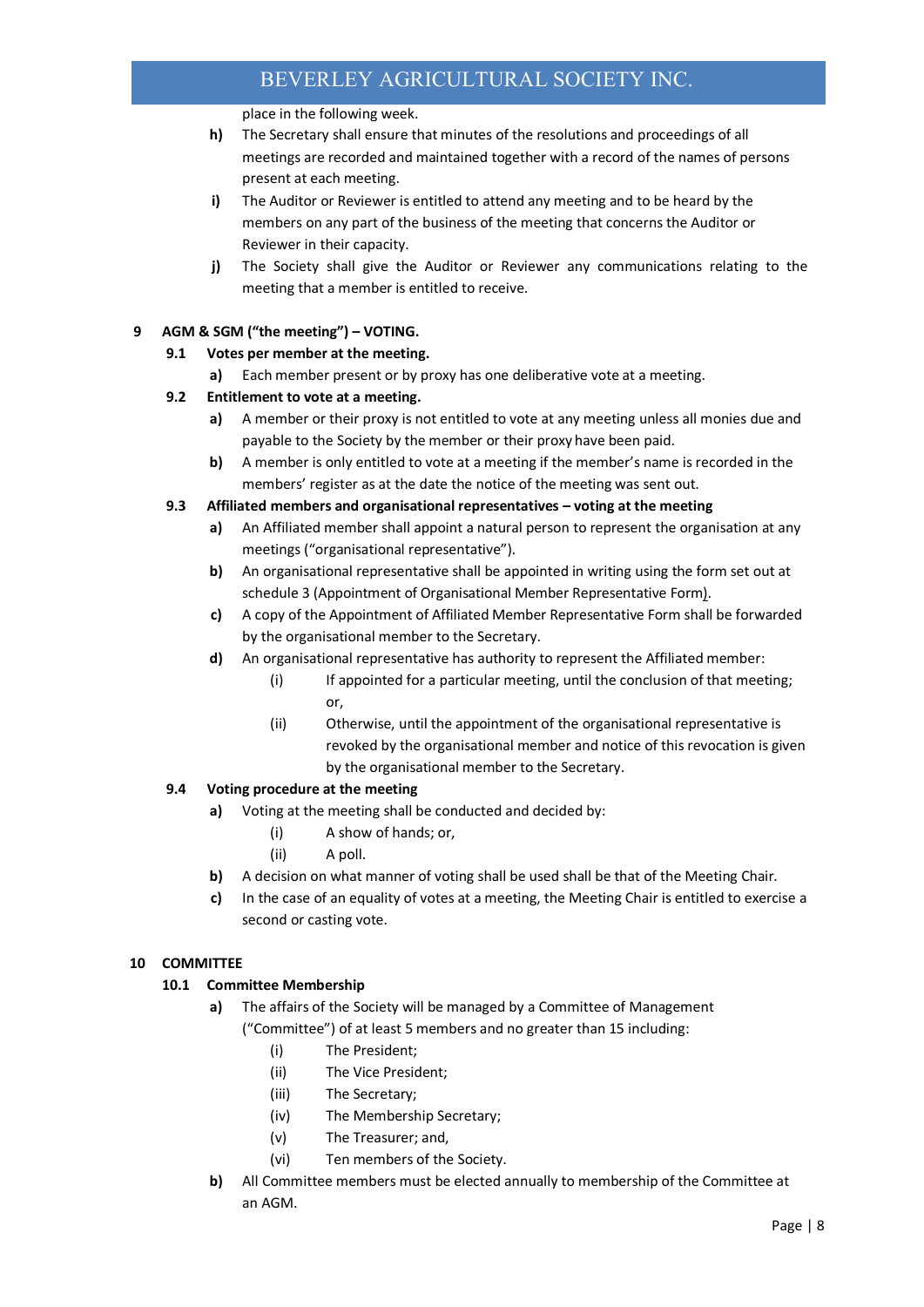- **c)** A person may be a committee member if the person is-
	- (a) an individual who has reached the age of 18 years of age;
	- (b) an ordinary member
- **d)** No person shall be considered for membership of the committee where that person is:
	- (i) A bankrupt;
	- (ii) In the previous 5 years has been convicted of, or imprisoned for an indictable offence under any law of any State or Territory of the Commonwealth of Australia in relation to the promotion, formation, or management of a body corporate;
	- (iii) In the previous 5 years has been convicted of, or imprisoned for an offence involving fraud or dishonesty punishable by imprisonment for a period of three (3) months or more under any law of any State or Territory of the Commonwealth of Australia;
	- (iv) Or was a Director of a company under the *Corporations Law 2001 (Cth)* and convicted of any offence under that act within the last five (5) years.
- **e)** If a vacancy remains on the Committee or when a casual vacancy within the meaning of rule 12.2 occurs in the membership of the Committee-
	- (a) the Committee may appoint a member to fill that vacancy; and
		- (b) a member appointed under this sub-rule will
			- (i) hold office until the next AGM; and
			- (ii) be eligible for election to membership of the Committee at the next

# AGM.

# **10.2 Delegations.**

- **a)** The Committee may delegate, in writing, to one to more sub-committees (consisting of such member or members of the Society as the Committee thinks fit) the exercise of such functions of the Committee as are specified.
- **b)** Any delegation under sub-rule (a) may be subject to such conditions and limitations.
- **c)** The Committee may, in writing, revoke wholly or in part any delegation under sub-rule (a).

# **11 OFFICEHOLDERS.**

# **11.1 President.**

- **a)** Subject to this rule, the President, when available, must preside at all general meetings and Committee meetings.
- **b)** In the event of the absence from a general meeting of the President or Vice President, the members shall elect a member to occupy the Chair.
- **c)** In the event of the absence from a Committee meeting, the members of the Committee shall elect a member to occupy the Chair.
- **d)** Together with the Committee ensure compliance responsibilities of the Society are met.
- **e)** Ensure regular Committee meetings are held.
- **f)** Develop meeting agenda with the assistance of the Secretary.
- **g)** Perform other duties as are imposed by these rules or the Act on the President.

# **11.2 Vice President**

**a)** Subject to the President's availability, the Vice President shall execute the roles of President as described in clause 11.1

# **11.3 Secretary.**

The Secretary must:

- **a)** Co-ordinate the correspondence of the Society.
- **b)** Keep full and correct minutes of the proceedings of the meetings of members and Committee and of the Society.
- **c)** Maintain all registers required under the Act and permit and enable members upon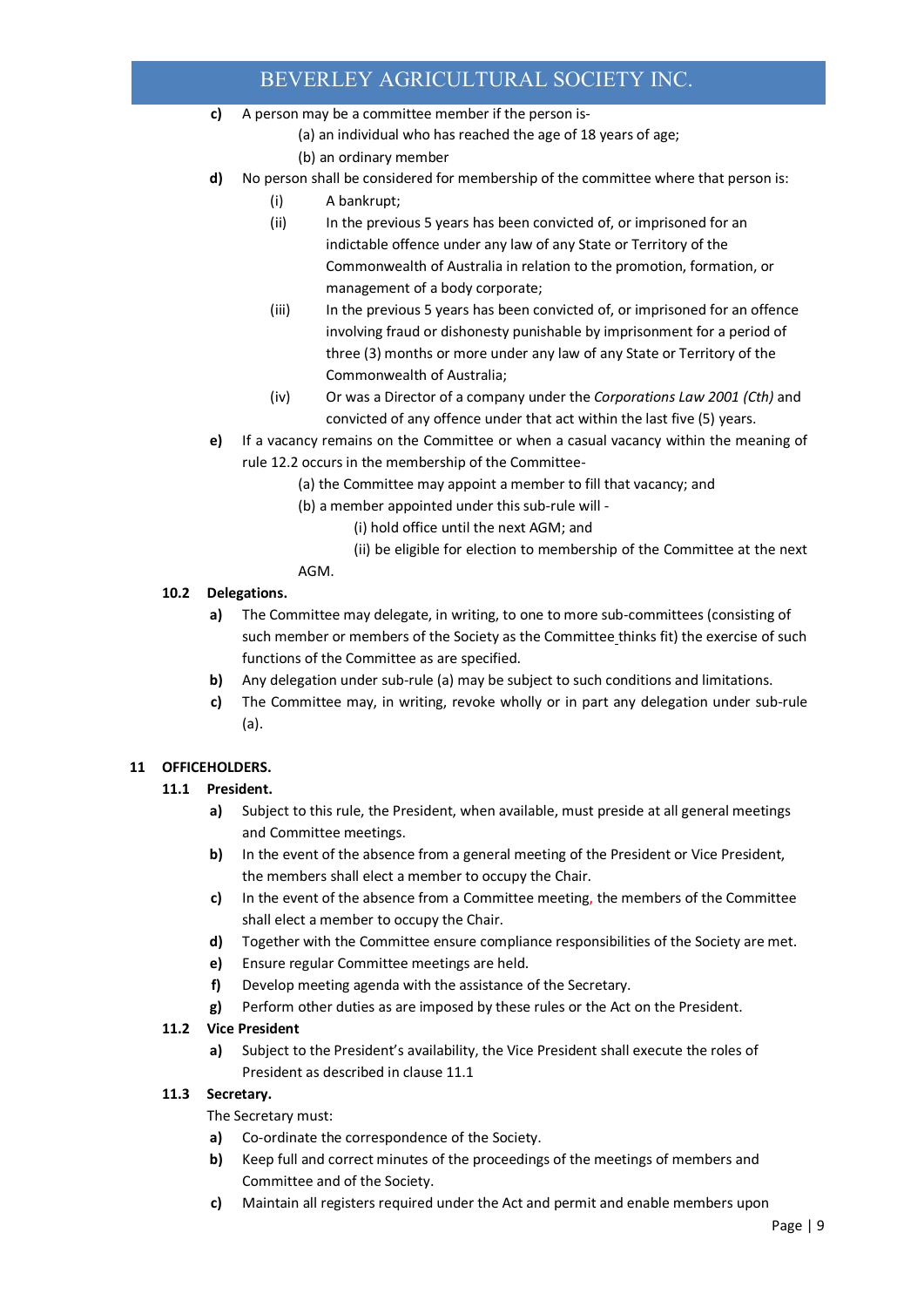reasonable request, to make copies of such registers but not to permit removal of such registers at any time.

- **d)** Maintain and keep up to date, the constitution of the Society and make it or copies available to members.
- **e)** Unless the members resolve otherwise at a general meeting, have custody of all books, documents, records and registers of the Society, including those referred to in paragraph (c) but other than those required by rule 11.3 to be kept and maintained by, or in the custody of, the Treasurer.
- **f)** Perform such other duties as are imposed by this constitution on the Secretary.

# **11.4 Treasurer.**

The Treasurer shall ensure that:

- **a)** Collection of all moneys payable to the Society are collected and the issuing of receipts in the name of the Society for those monies;
- **b)** Payment of all monies received by the Society into the account or accounts of the Society as the Committee may direct from time to time;
- **c)** Timely payment of the expenses of the Society from the funds of the Society with the authority of the Committee or a general meeting;
- **d)** Maintenance by the Society of financial records that comply with the requirements of Clause 13.4;
- **e)** Safe custody of financial records and any other relevant Society records.
- **f)** Co-ordination of the preparation of the financial statements and financial report prior to their submission to the AGM;
- **g)** Assistance of the reviewer or Auditor in performing their functions; and,
- **h)** Performance of any other duties required of the Treasurer by this constitution.

# **11.5 Membership Secretary.**

- **a)** The Membership Secretary shall ensure that all applications for membership to the Society are duly completed on a Membership Application Form approved by the Committee and shall ensure:
	- (i) That they are presented to each Committee meeting for consideration;
	- (ii) That they are duly recorded in the minutes as to approval or otherwise;
	- (iii) That the applicant is advised immediately following the meeting as to approval or rejection; and,
	- (iv) That details of new members are entered into the Members' Register.
- **b)** The Membership Secretary shall maintain the Members' Register and ensure it is current.

# **11.6 Record of Officeholders.**

- **a)** The Secretary shall ensure that a record of officeholders is maintained.
- **b)** The record of officeholders shall include:
	- (i) Each officeholder's full name;
	- (ii) Each officeholder's current postal, residential, and email address;
	- (iii) Dates of appointment of each officeholder to their respective office; and,
	- (iv) If applicable, dates of cessation of the appointment of each officeholder to their respective office.
- **c)** The record of officeholders shall be kept and maintained at such place as the Committee decides.

# **12 COMMITTEE AND MEETINGS**

# **12.1 Proceedings of the Committee.**

- **a)** The Committee must meet together for the dispatch of business not less than 3 times in each year and the President, or at least half the members of the Committee, may at any time convene a meeting of the Committee.
- **b)** Each Committee member has a deliberative vote.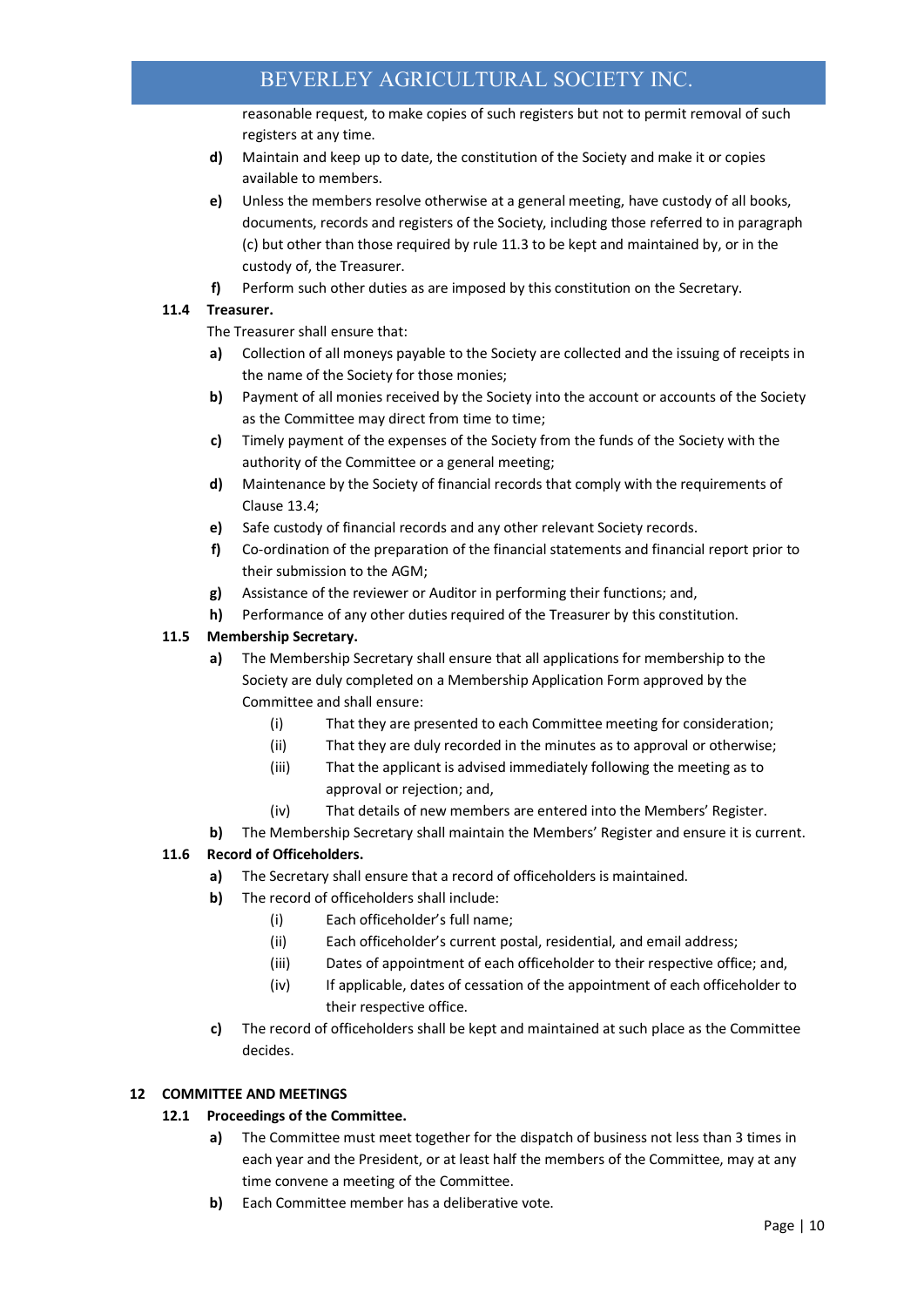- **c)** A question arising at a Committee meeting must be decided by a majority of votes, but, if the vote is tied, the person occupying the Chair at the Committee meeting will have a casting vote in addition to his or her deliberative vote.
- **d)** At a Committee meeting the quorum is as defined at clause 2 (f)(ii) and must include at least one office bearer.
- **e)** Subject to these rules, the procedure and order of business to be followed at a Committee meeting may be determined by the Committee members present at the Committee meeting.
- **f)** A Committee member having any direct or indirect pecuniary interest in a matter must immediately declare it at the meeting or prior to its commencement and the Secretary record it in the minutes.

# **12.2 Casual Vacancies**

A casual vacancy occurs in the office of a Committee member and that office becomes vacant if the Committee member:

- **a)** Dies;
- **b)** resigns by notice in writing delivered to the President or Secretary.
- **c)** is convicted of an offence under the Act;
- **d)** is permanently incapacitated by mental or physical ill-health;
- **e)** is absent without apology or leave of absence for more than:
	- i) three consecutive Committee meetings; or,
	- ii) three Committee meetings in the same financial year;

for which meetings the member received notice, and the Committee has resolved to declare the position vacant;

- **f)** ceases to be a member of the association;
- **g)** is the subject of a resolution passed by a general meeting of members terminating his or her appointment as a Committee member; or,
- **h)** becomes bankrupt.

#### **13 FINANCES.**

#### **13.1 Payment of income or property to members not permitted.**

Subject to Clause 13.2, none of the income or property of the Society may be paid directly or indirectly, by way of dividend, bonus or otherwise, to a member.

#### **13.2 Permitted payments.**

Clause 13.1 does not prevent payment may be made in good faith to any member, Committee member, officer or employee in return for any services actually rendered to the Society or for goods or time spent travelling supplied to the Society in the ordinary and usual course of business, PROVIDED ALWAYS that such payment is noted in the minutes of the Committee meeting.

#### **13.3 Control of Funds.**

- **a)** The funds of the Society shall be kept in an account or accounts, in the name of the Society in a financial institution or institutions, determined by the Committee.
- **b)** The Society shall use its funds in carrying out the Society's objects and purposes.
- **c)** All payments made by the Society shall be authorised by any two of the Committee.

#### **13.4 Financial records.**

- **a)** The Society shall keep financial records that:
	- (i) Correctly record and explain its transactions, financial position and performance; and,
	- (ii) Enable true and fair financial statements to be prepared.
- **b)** The Society shall retain its financial records for at least 5 years after the transactions covered by the financial records are completed.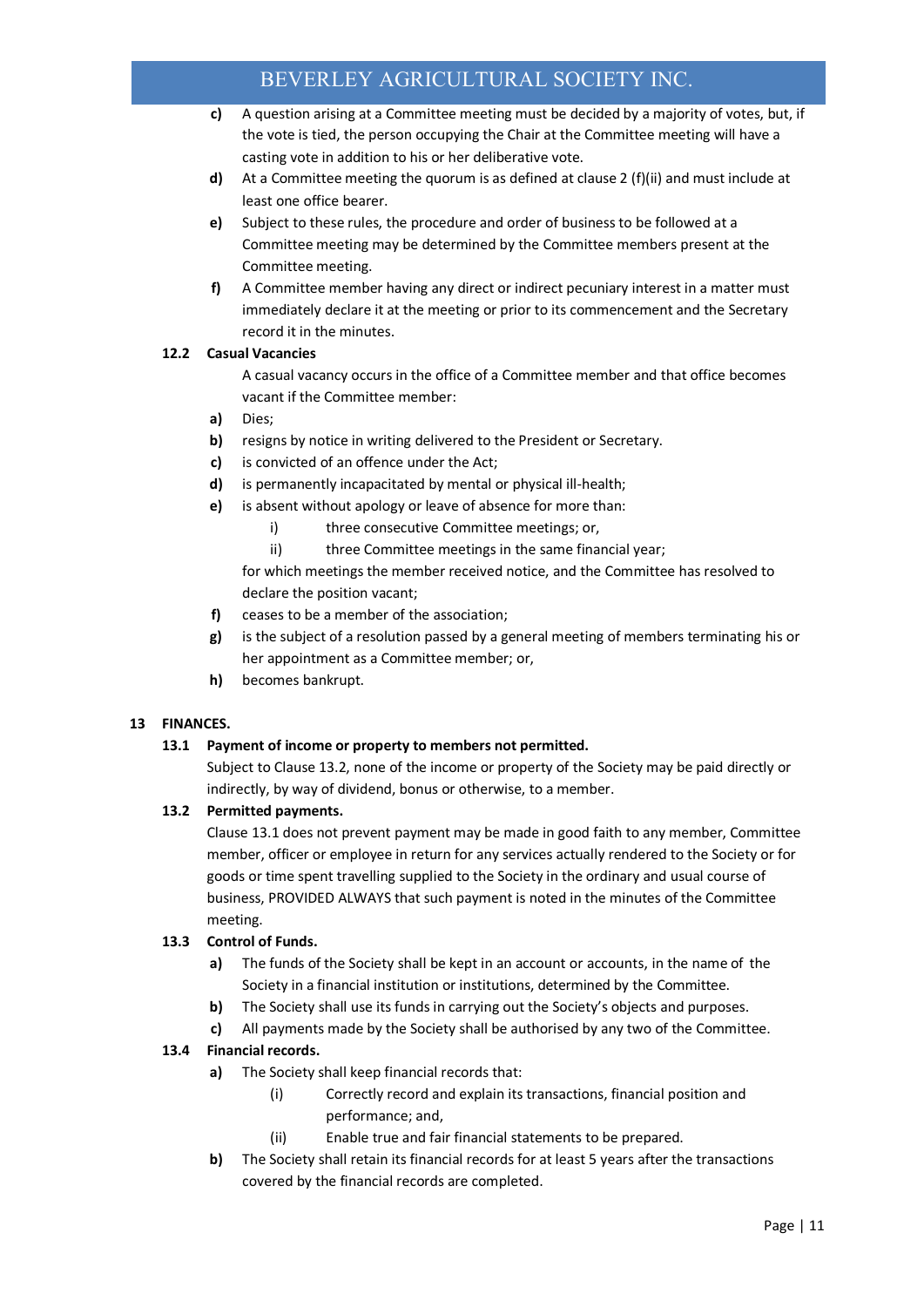# **14 MINUTES.**

#### **14.1 Minutes**

**a)** The Society shall keep minutes of the resolutions and proceedings of all meetings and Committee meetings together with a record of the names of persons present at each meeting and Committee meeting.

#### **14.2 Inspection of Records.**

- **a)** Upon written request, a member may at any reasonable time inspect the books, documents, records and securities of the Society PROVIDED ALWAYS that such books, documents, records and securities of the Society are not subject to Legal Privilege or Confidentiality Agreements.
- **b)** The Committee may determine any charge for such inspection at 14.2(a).

#### **15 PROXIES.**

A member (in this rule called "the appointing member") may appoint in writing, per Schedule 2, another member who is a natural person to be the proxy of the appointing member and to attend, and vote on behalf of the appointing member at, any general meeting.

#### **16 DISPUTES AND MEDIATION.**

- **a)** The grievance procedure set out in this rule applies to disputes under these rules between:
	- (i) A member and another member; or,
	- (ii) A member and the Society; or,
	- (iii) If the Society provides services to non-members, those non-members who receive services from the Society, and the Society.
- **b)** The parties to the dispute must meet and discuss the matter in dispute, and, if possible, resolve the dispute within 14 days after the dispute comes to the attention of all of the parties.
- **c)** If the parties are unable to resolve the dispute at the meeting, or if a party fails to attend that meeting, then the parties must, within 10 days, hold a meeting in the presence of a mediator.
- **d)** The mediator must be a person chosen by agreement between the parties.
- **e)** Where agreement on a mediator cannot be reached between the parties:
	- (i) in the case of a dispute between a member and another member, a person appointed by the Committee of the Society;
	- (ii) in the case of a dispute between a member or relevant non-member, and the Society, a person who is a mediator appointed to, or employed with, a not-for-profit organisation.
- **f)** A member of the Society can be a mediator.
- **g)** The mediator cannot be a member who is a party to the dispute.
- **h)** The parties to the dispute must, in good faith, attempt to settle the dispute by mediation.
- **i)** The mediator, in conducting the mediation, must:
	- (i) give the parties to the mediation process every opportunity to be heard;
	- (ii) allow due consideration by all parties of any written statement submitted by any party; and,
	- (iii) ensure that natural justice is accorded to the parties to the dispute throughout the mediation process.
- **j)** The mediator must not determine the dispute.
- **k)** The mediation must be confidential and without prejudice.
- **l)** If the mediation process does not result in the dispute being resolved, the parties may seek to resolve the dispute in accordance with the Act or otherwise at law.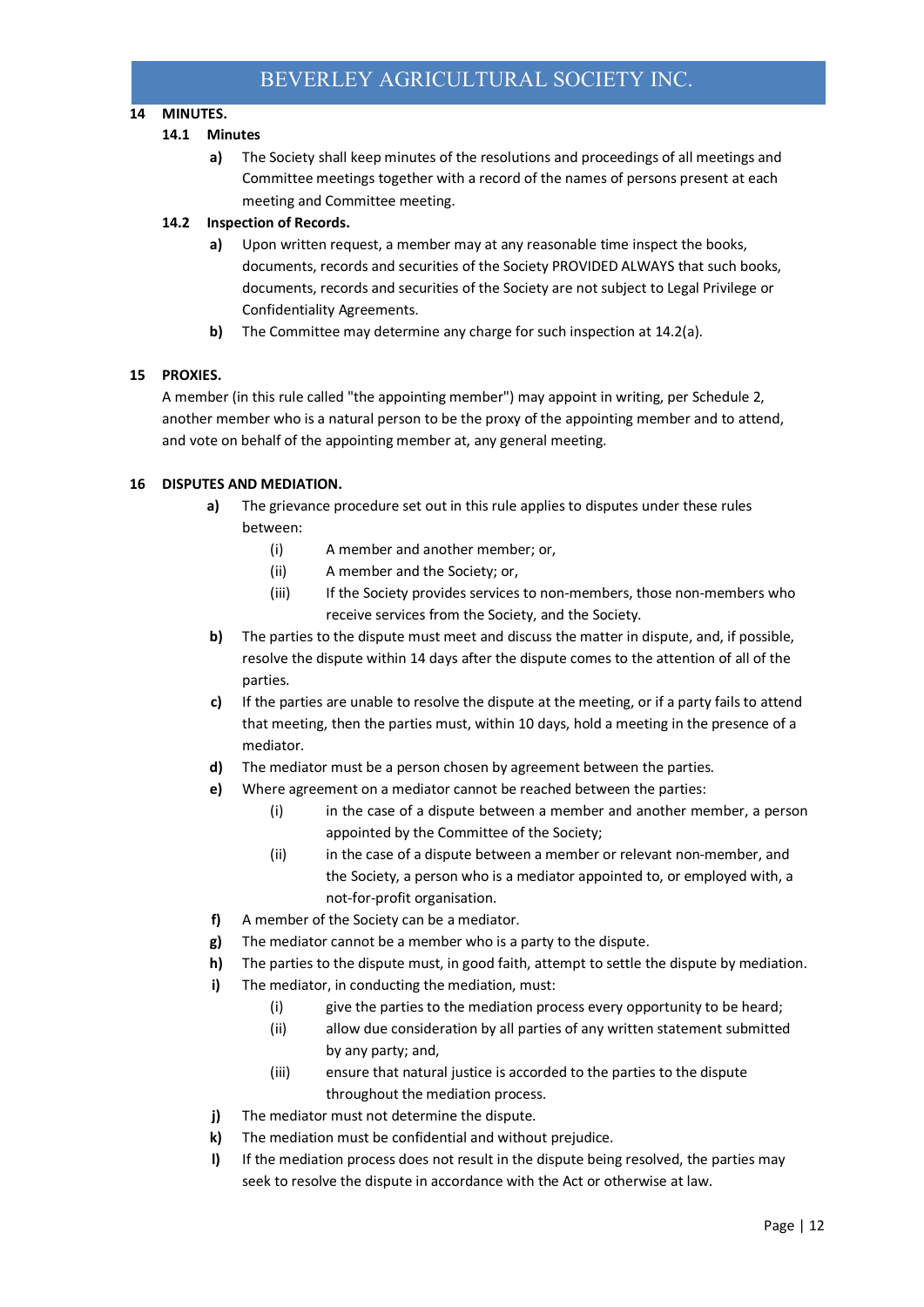# **17 CONSTITUTION.**

#### **17.1 Binding.**

This constitution imposes a legally binding obligation upon the Society and upon each member to observe all of its Clauses.

#### **17.2 Amendment.**

**a)** The Society may amend the constitution or replace it with a new constitution by passing a special resolution by 75% of members present at an AGM or special meeting. A notice requesting changes to the constitution must be given at least 14 days prior to the Secretary who must then notify members at least 7 days prior.

#### **18 COMMON SEAL OF SOCIETY.**

The Society does not have a common seal.

#### **19 DISTRIBUTION OF SURPLUS PROPERTY ON WINDING UP OF SOCIETY.**

If upon the winding up or dissolution of the Society there remains after satisfaction of all its debts and liabilities any property whatsoever, the same must not be paid to or distributed among the members, or former members. The surplus property must be given or transferred to another Society incorporated under the Act which has similar objects and which is not carried out for the purposes of profit or gain to its individual members, and which Society shall be determined by resolution of 75% of all members.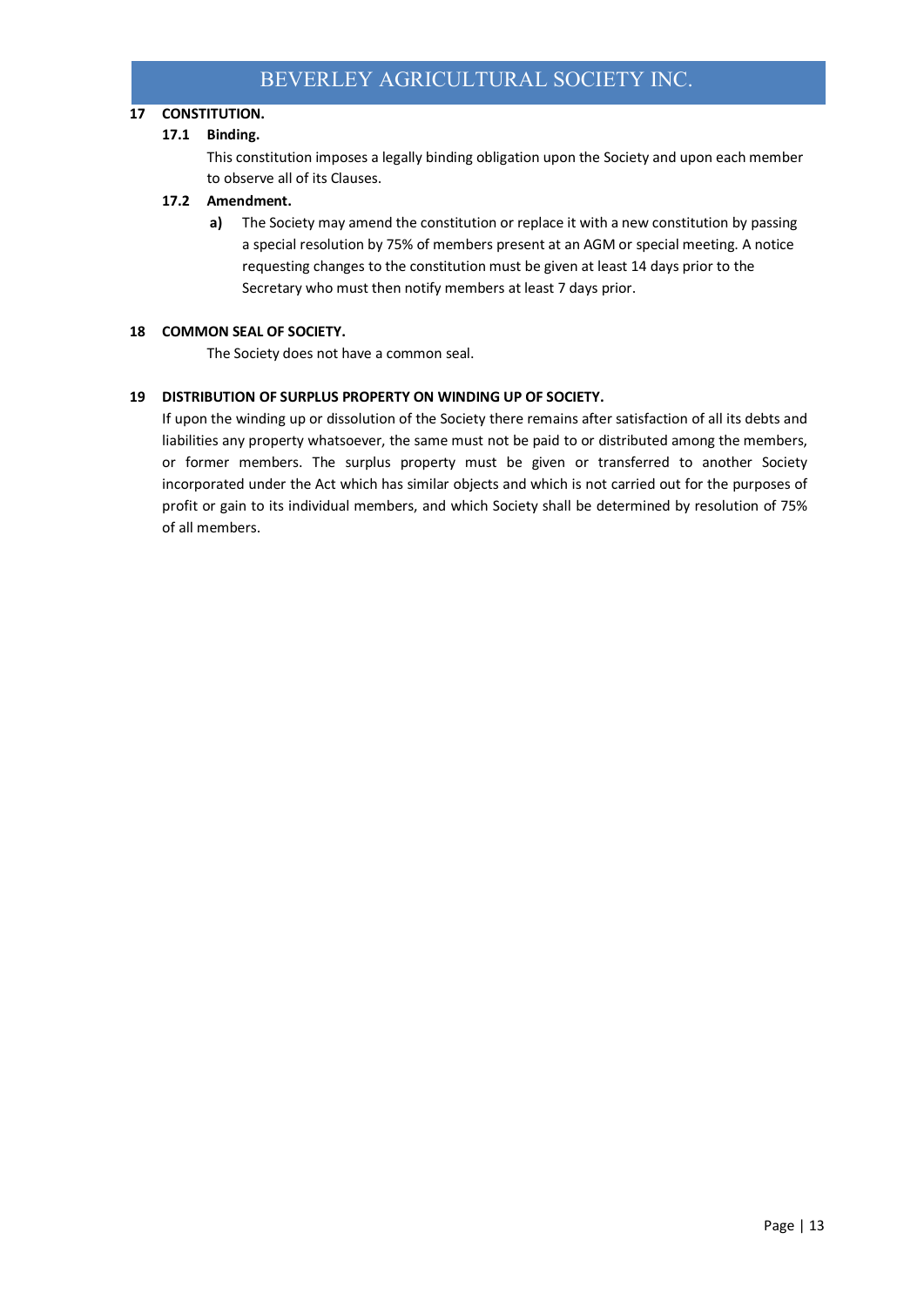

# **Beverley Agricultural Society (Inc) Membership Form 2018** PO Box 108 Beverley WA 6304

beverleyagsociety@gmail.com

| Standard Membership \$25 - Two adult tickets<br><b>OR</b>                                                                                                      |  |  |  |
|----------------------------------------------------------------------------------------------------------------------------------------------------------------|--|--|--|
| Family Membership \$30 – 2 adult tickets and any children, immediate<br>family, under 16 years)                                                                |  |  |  |
| Please fill out the contact details clearly so we can keep our database up-to-date.                                                                            |  |  |  |
| Name                                                                                                                                                           |  |  |  |
| Address                                                                                                                                                        |  |  |  |
| Phone                                                                                                                                                          |  |  |  |
| Email                                                                                                                                                          |  |  |  |
|                                                                                                                                                                |  |  |  |
| Membership Type - please tick                                                                                                                                  |  |  |  |
| $\Box$ Standard (two adult tickets)<br>$\Box$ Family (two adult tickets plus nominated number of children under 16 years)<br>Tickets required: Adults Children |  |  |  |
| <b>Method of payment</b>                                                                                                                                       |  |  |  |
| Made Payable to Beverley Agricultural Society<br>Cheque $\square$<br>PO Box 108 Beverley WA 6304                                                               |  |  |  |
| BSB-016 540 Account-2599 03452<br><b>EFT</b><br>П                                                                                                              |  |  |  |
| Please include your name in the reference field                                                                                                                |  |  |  |
| *Remember to post or email form to above address.                                                                                                              |  |  |  |
| Do you require a show schedule? Yes / No (please circle)                                                                                                       |  |  |  |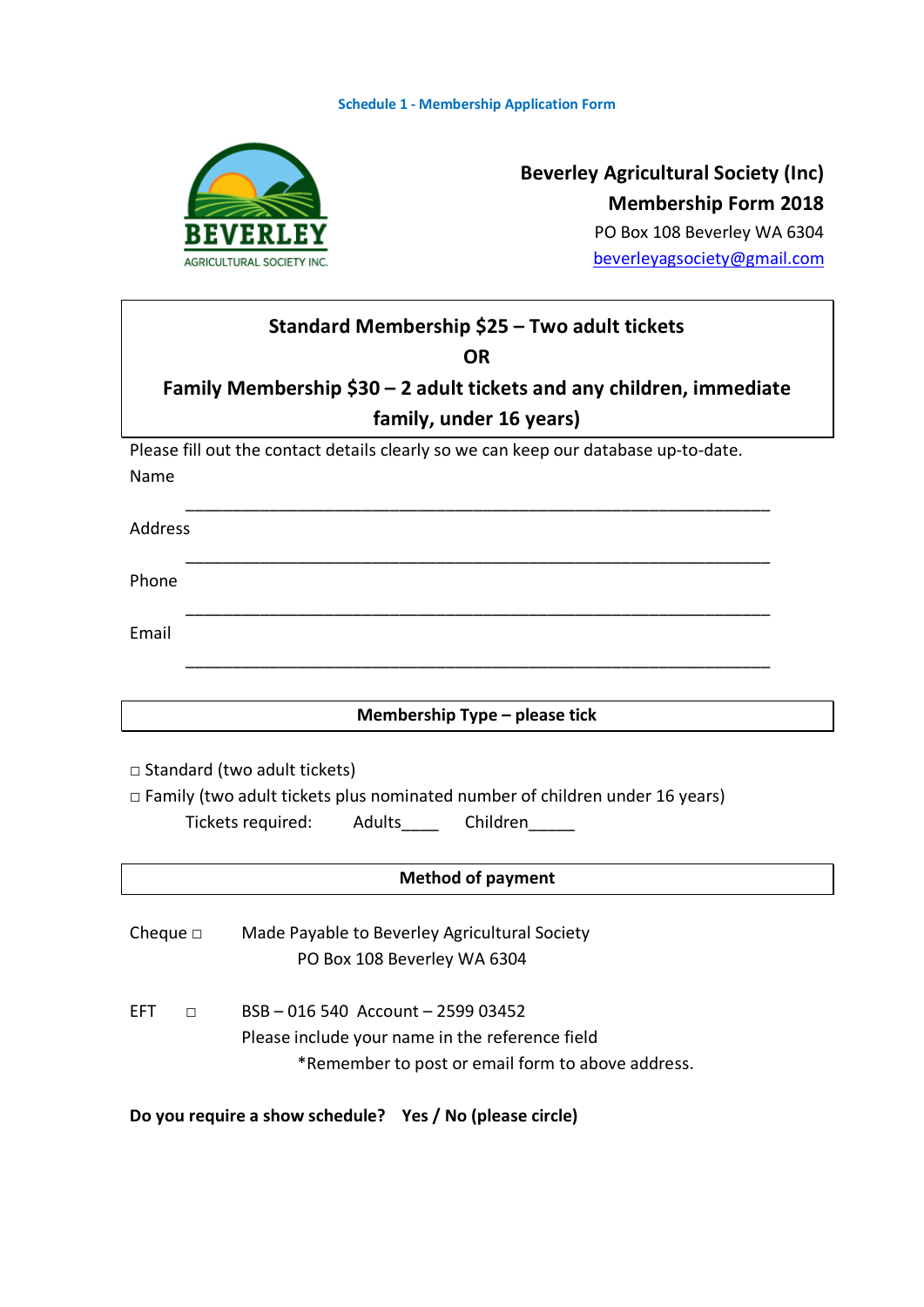# **Schedule 2 - Proxy Voting Form**

(For use by member who is unable to attend annual or special general meeting)

# **A. Appointing a Proxy**

| I.[Member's full name]                                                                                                                                                    | [Member's residential address] |
|---------------------------------------------------------------------------------------------------------------------------------------------------------------------------|--------------------------------|
|                                                                                                                                                                           |                                |
| [Member's telephone number]                                                                                                                                               | [Member's email address]       |
| being a member of the Beverley Agricultural Society Inc.(Society) and authorised to vote at a general<br>meeting, hereby appoint:                                         |                                |
| Please Tick ØONLY ONE (1) of the following:                                                                                                                               |                                |
| Chairperson of general meeting OR<br>1.<br>Secretary of Society OR<br>2.<br>Proxy identified below<br>3.                                                                  |                                |
| [Proxy's full name]                                                                                                                                                       |                                |
| to vote on my behalf at the annual/special (strike out 'annual' OR 'special') general meeting (general<br>meeting) of the Society to be held on:                          | [Proxy's residential address]  |
|                                                                                                                                                                           |                                |
| Date of general meeting<br>Address of general meeting                                                                                                                     |                                |
| and at any adjournment of the general meeting.                                                                                                                            |                                |
| <b>Proxy's Voting Directions</b><br>в.                                                                                                                                    |                                |
| My proxy is authorised to vote:                                                                                                                                           |                                |
| Please Tick $\mathcal{O}_{\text{ONLY ONE (1)}}$ of the following:<br>1. As the proxy deems fit OR<br>2. According to the specific directions to my proxy identified below |                                |
| Specific directions to proxy (please add further page if needed)                                                                                                          |                                |
|                                                                                                                                                                           |                                |

Signature of Member

...................................................................................

......………..................................